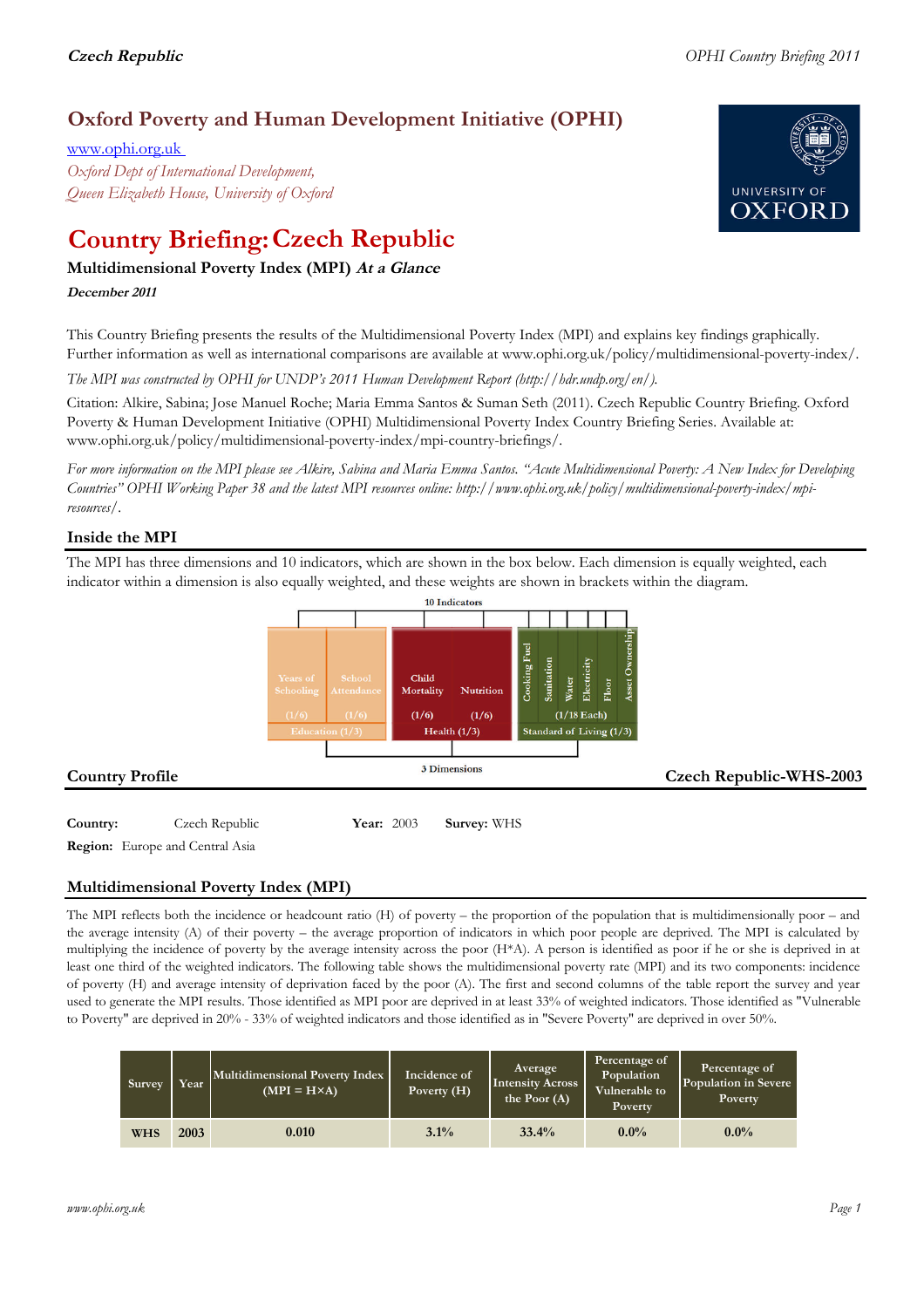#### **Comparing the MPI with Other Poverty Measures**

Column chart A compares the poverty rate using the MPI with three other commonly used poverty measures. The height of the first column denotes the percentage of people who are MPI poor (also called the incidence or headcount ratio). The second and third columns denote the percentages of people who are poor according to the \$1.25 a day income poverty line and \$2.00 a day line, respectively. The final column denotes the percentage of people who are poor according to the national income poverty line. The table on the right-hand side reports various descriptive statistics for the country. The statistics shaded in khaki/olive are taken from the year closest to the year of the survey used to calculate the MPI. The year is provided below each column in chart A.



|                |                                 | Summary                                                                                                                                                    |           |  |  |
|----------------|---------------------------------|------------------------------------------------------------------------------------------------------------------------------------------------------------|-----------|--|--|
| erty Measures  |                                 | 0.010<br>Multidimensional Poverty Index                                                                                                                    |           |  |  |
|                |                                 | Percentage of MPI Poor (H)                                                                                                                                 | $3.1\%$   |  |  |
|                |                                 | Average Intensity of Deprivation (A)                                                                                                                       | 33.4%     |  |  |
|                |                                 | Percentage of Income Poor (\$1.25 a day) <sup><math>\ddagger</math></sup>                                                                                  | $0.1\%$   |  |  |
|                |                                 | Percentage of Income Poor (\$2.00 a day) <sup><math>\bar{x}</math></sup>                                                                                   | 0.2%      |  |  |
|                |                                 | Percentage of Poor (National Poverty Line) <sup>†</sup>                                                                                                    | No Data   |  |  |
| 0.2%           | $0.0\%$                         | Human Development Index 2011*                                                                                                                              | 0.865     |  |  |
| US\$2 a day    | <b>National Poverty</b><br>Line | $HDI$ rank*                                                                                                                                                | 27        |  |  |
| 1996           | No data                         | $HDI category*$                                                                                                                                            | Very High |  |  |
| <b>Aeasure</b> |                                 | $\pm$ The World Bank (2011). "World Development Indicators." Washington, DC.<br>* UNDP (2011). "Human Development Report", Statistical Table 1 . New York. |           |  |  |

#### te: For population figures and numbers of MPI poor people, consult the tables on OPHI's te: http://www.ophi.org.uk/policy/multidimensional-poverty-index/

#### **Comparing the MPI with Other Poverty Measures**

Column chart B shows the percentage of people who are MPI poor (also called the incidence or headcount) in the 109 developing countries analysed. The column denoting this country is dark, with other countries shown in light grey. The dark dots denote the percentage of people who are income poor according to the \$1.25 a day poverty line in each country. The graph above tells you the year this data comes from. Dots are only shown where the income data available is within three years of the MPI survey year.



*www.ophi.org.uk Page 2*

Belarus Slovakia Slovenia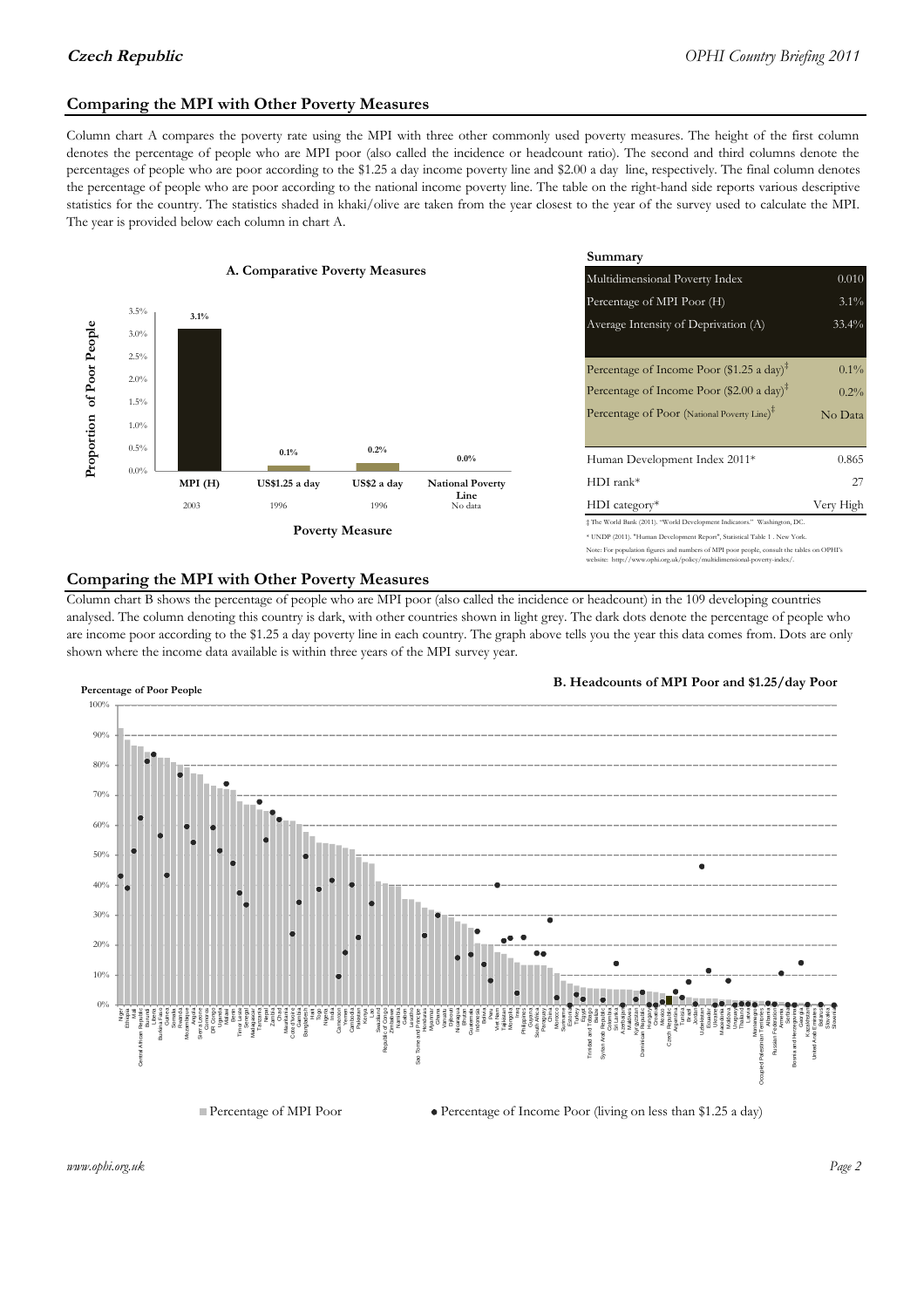#### **Incidence of Deprivation in Each of the MPI Indicators**

The MPI uses 10 indicators to measure poverty in three dimensions: education, health and living standards. The bar chart to the left reports the proportion of the population that is poor and deprived in each indicator. We do not include the deprivation of non-poor people. The spider diagram to the right compares the proportions of the population that are poor and deprived across different indicators. At the same time it compares the performance of rural areas and urban areas with that of the national aggregate. Patterns of deprivation may differ in rural and urban areas.



#### **Composition of the MPI**

The MPI can be broken down to see directly how much each indicator contributes to multidimensional poverty. The following figure shows the composition of the MPI using a pie chart. Each piece of the pie represents the percentage contribution of each indicator to the overall MPI of the country. The larger the slice of the pie chart, the bigger the weighted contribution of the indicator to overall poverty.